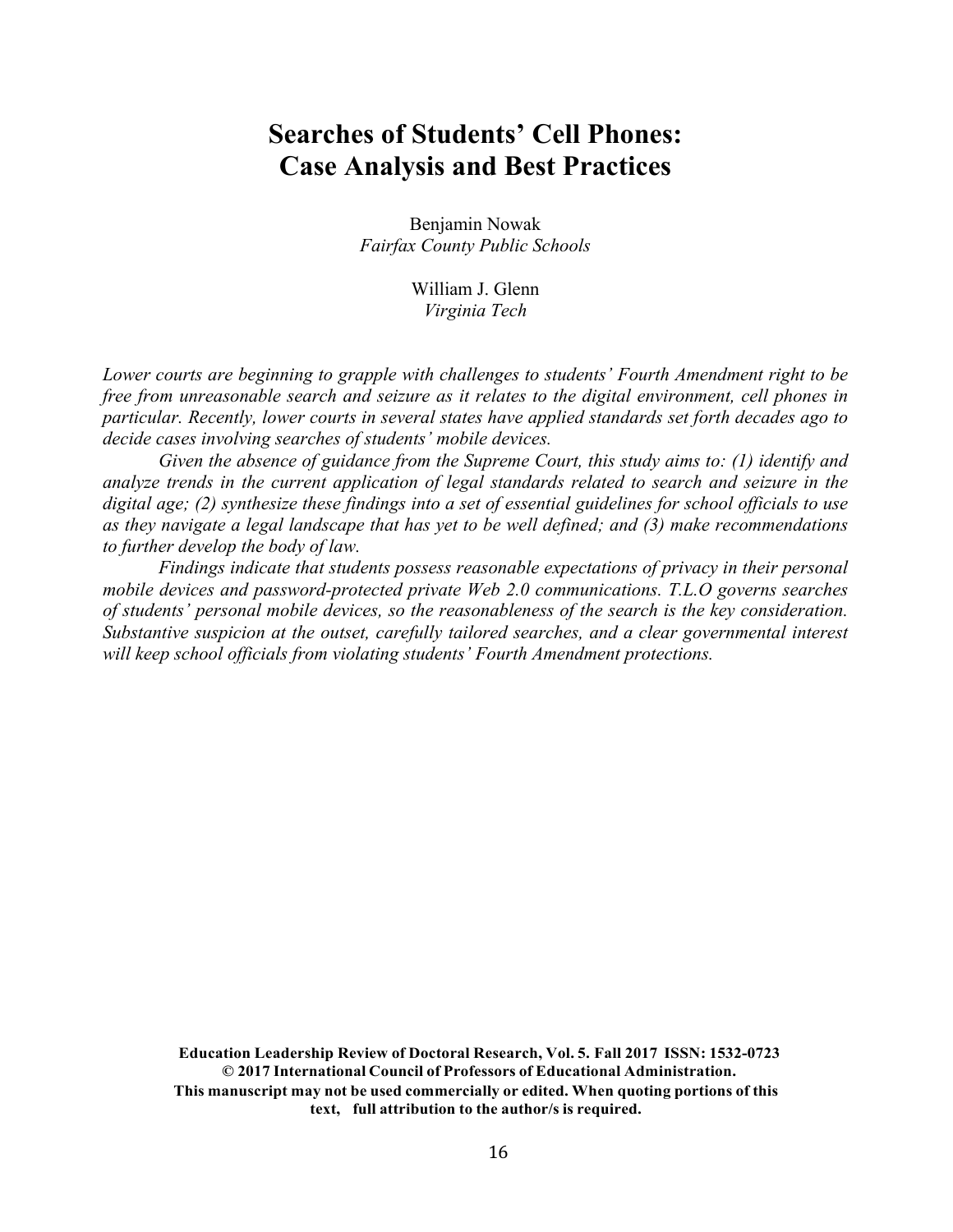Lawsuits involving searches of students' cell phones by school officials are on the rise. These searches can place districts in danger of violating students' rights and being held liable for damages. For example, in September, 2010, the American Civil Liberties Union of Pennsylvania and the Tunkhannock Area School District settled a lawsuit that alleged that school officials had illegally searched a student's cell phone. The school district denied any wrongdoing but agreed to pay the student \$33,000 to resolve the suit. School officials had confiscated the student's cell phone, searched it, discovered semi-nude images of the student, and suspended her for three days ("ACLU Settles", 2010).

The above search illustrates the types of challenges presented by the rapid growth in ownership, use, and capabilities of mobile devices. Mobile devices are pervasive, powerful, and the primary means by which students interact with each other. According to a study by the Pew Internet & American Life Project, 78% of teens own mobile phones, with almost half (47%) owning smartphones; one in four teens (23%) have a tablet computer and 74% of teens are mobile internet users, meaning they access the internet via mobile devices at least occasionally (Madden, Lenhart, Duggan, Cortesi & Gasser, 2013). In addition, 77% of teens bring their mobile phones to school every day (Lenhart, Ling, Campbell & Purcell, 2010) and 80% of teens use social networking sites, with most logging on daily (Lenhart, Madden, Smith, Purcell, Zickuhr & Rainie, 2011).

School officials struggle to balance the educational benefits of mobile devices with the harm that the devices facilitate. Research shows advantages for teaching and learning when cell phones are used appropriately in schools and classrooms. Lu (2008) discovered that second language learners recognized more vocabulary words after reading regular, brief text messages than when they read more detailed paper materials. Similarly, Matthews, Doherty, Sharry, and Fitzpatrick (2008) found that completion of assigned tasks was significantly higher when students used cell phones. In a small pilot study, Engel and Green (2011) learned that students using cell phones in a mathematics classroom showed gains in participation, reflection and assessments throughout the school year. Katz (2005) found that cell phones helped students reference information on the move, connect with teachers, retrieve schedule and assignment information, coordinate with other students, discuss assignments and seek help with their academics. He also found that cell phones provided managerial benefits for both teachers and administrators.

Unfortunately, the power of these devices also brings risk of harm to the school community. School officials across the nation work to maintain order in the school environment by investigating disputes, accusations, and suspicions (often involving serious issues such as cyberbullying, sexting, and drugs). They increasingly feel compelled to search the content of students' mobile devices. Student and parent resistance to such searches has led to a limited but growing number of challenges to cell phone searches in the courts.

School officials must properly apply the legal standard to searches of these devices. Through an analysis of relevant case law and legal commentary, this article synthesizes the current body of such searches and seizures in the digital age and provides a set of guidelines for school officials. The following research questions guide the discussion, which is organized into three sections.

- 1. How are courts applying long standing legal standards to decide search and seizure cases involving students' mobile devices?
- 2. What are the essential legal guidelines for school officials regarding the search of students' mobile devices?

The first section includes an overview of the foundational Supreme Court cases that set the legal standards that govern search and seizure in the public school setting (*New Jersey v. T.L.O.*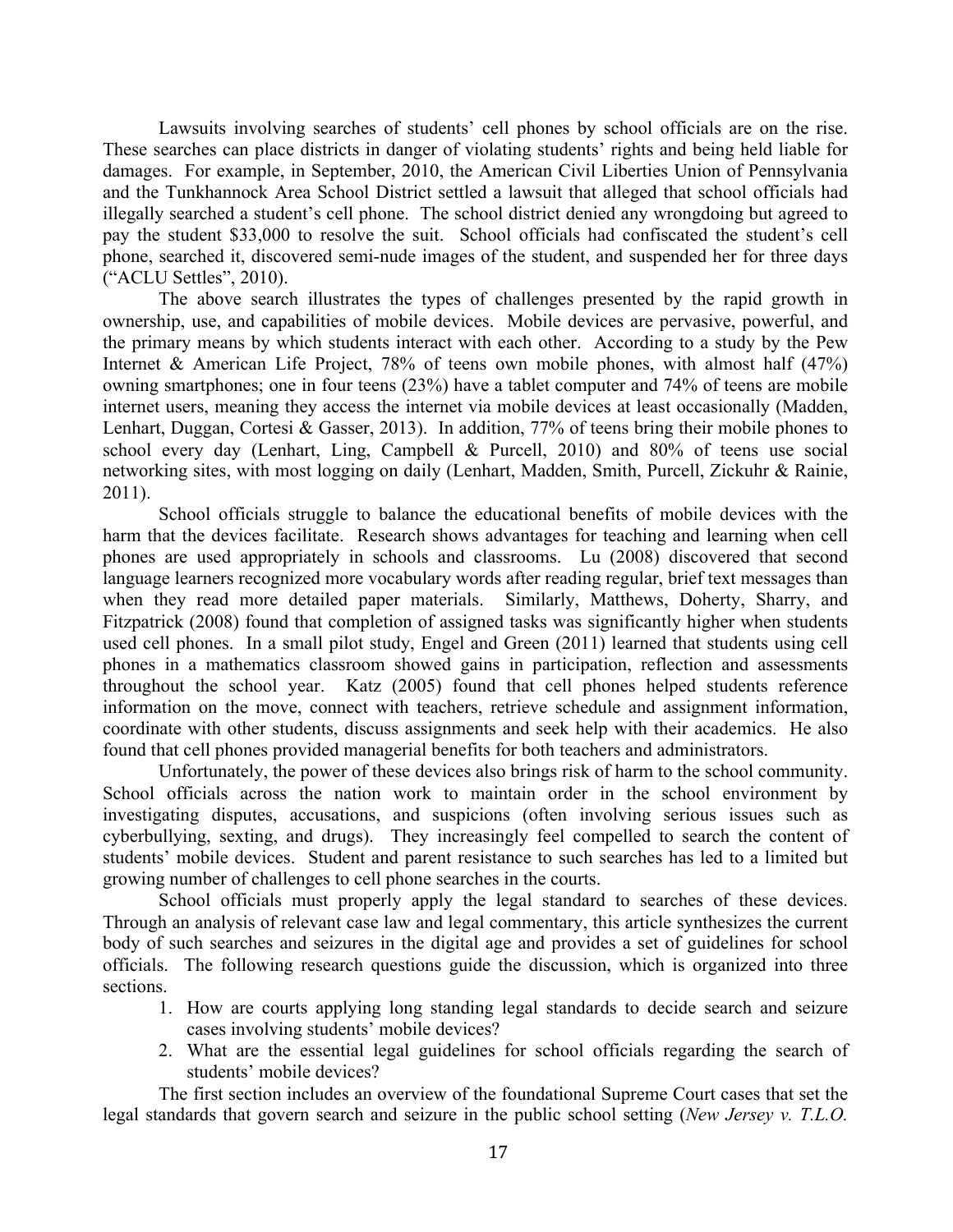(1985) (*T.L.O*.)*,* (*Vernonia School District 47J v. Acton* (1995) (*Vernonia*)*, Safford v. Redding*  (2009) (*Safford*), and *Riley v. California,* (2014) (*Riley*)). The second section reviews how courts have applied these legal standards to more recent search and seizure cases involving mobile devices. The final section synthesizes the rulings to provide guidelines for school officials as they engage in these types of searches.

## **Supreme Court Precedent**

The standards set forth by *T.L.O.*, *Vernonia*, and *Safford* guide any court that decides a case involving searches within the public school setting. Although these cases did not involve mobile devices or Web 2.0, courts have relied on the reasonableness standard and the tests they produced to decide all cases involving these technologies. The more recent case *Riley v. California,* provides insight into the sensitive issues related to cell phone searches, though *Riley* was decided in the context of a criminal case, not at a school.

## *T.L.O.*

In *New Jersey v. T.L.O*, a 14-year old student (T.L.O.) was caught smoking with a friend in a school restroom. When confronted by the school's Assistant Principal (AP), T.L.O. denied smoking in the bathroom and smoking in general. The AP searched T.L.O.'s purse and found a pack of cigarettes. Upon removing the cigarettes, the AP noticed a package of cigarette rolling papers, which he associated with marijuana. The AP then continued with a more thorough search of T.L.O.'s purse and discovered a small amount of marijuana, a pipe, empty plastic bags, a substantial amount of money, an index card with a list of students who owed T.L.O. money, and two letters implicating T.L.O. in dealing drugs. Subsequently, T.L.O. was suspended by the school and charged with delinquency by the state (*New Jersey v. T.L.O.,* 1985).

In court, T.L.O. moved to have the evidence from her purse suppressed claiming that the search violated her Fourth Amendment rights. The Juvenile and Domestic Relations court ruled that the search was reasonable, denied the motion to dismiss, and sentenced T.L.O. to a year of probation. On appeal, the appellate court affirmed the ruling of the Juvenile court. T.L.O. appealed to the New Jersey Supreme Court, which reversed the ruling of the appellate court and ruled that the search was not legal. The U.S. Supreme Court reversed the lower court's ruling (*New Jersey v. T.L.O.,* 1985).

The Court held that the "[Fourth] Amendment's prohibition on unreasonable searches and seizures applies to searches conducted by public school officials" (*New Jersey v. T.L.O.*, 1985, p. 333), and that "in carrying out searches and other disciplinary functions pursuant to such policies, school officials act as representatives of the State, not merely as surrogates for the parents" (*New Jersey v. T.L.O.*, 1985, p. 336). In addition, the Court held that students have legitimate expectations of privacy. However, balancing the privacy right with the school's need to maintain an environment that is conducive to learning "requires some easing of the restrictions to which searches by public authorities are ordinarily subject" (*New Jersey v. T.L.O.*, 1985, p. 340). Therefore, "school officials need not obtain a warrant before searching a student who is under their authority" (*New Jersey v. T.L.O.*, 1985, p. 340) and are not required to adhere strictly "to the requirement that searches be based on probable cause to believe that the subject of the search has violated or is violating the law" (*New Jersey v. T.L.O.*, 1985, p. 341). Finally, the Court held that the legitimacy of a search by school officials is dependent on the "reasonableness, under all the circumstances, of the search" (*New Jersey v. T.L.O.*, 1985, p. 341).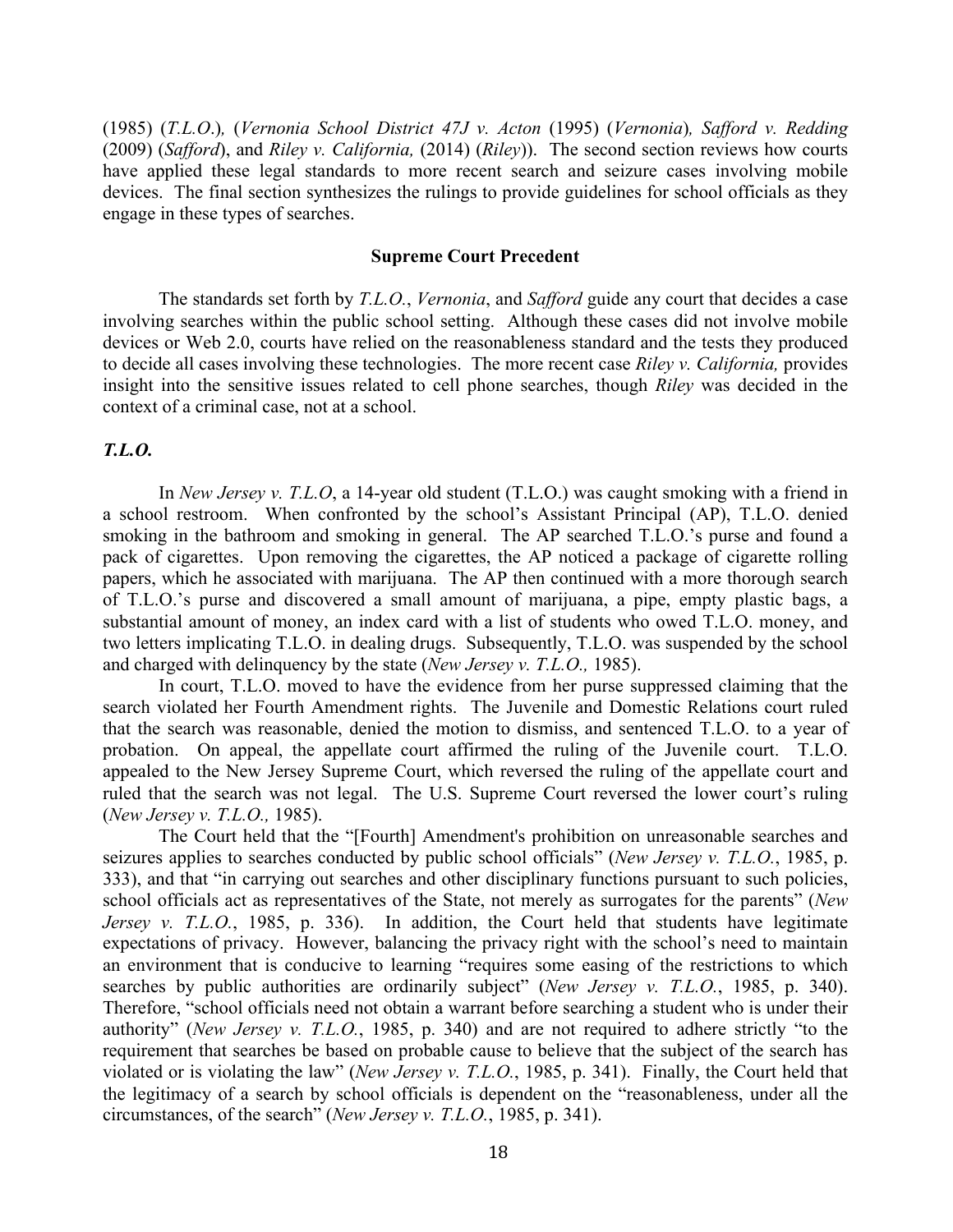The court used a two-part test to determine whether the search was legal. First, the search must be "justified at its inception" (*New Jersey v. T.L.O.*, 1985, p. 341, quoting *Terry v. Ohio*, 1968, p. 20). To satisfy this test, a search must be based on reasonable suspicion "that the search will turn up evidence that the student has violated or is violating either the law or the rules of the school" (*New Jersey v. T.L.O.*, 1985, p. 342). Second, it must be determined that the search, as conducted, "was reasonably related in scope to the circumstances which justified the interference in the first place" (*New Jersey v. T.L.O.*, 1985, p. 341, quoting *Terry v. Ohio*, 1968, p. 20). To satisfy this part of the test, the method and extent of the search must be "reasonably related to the objectives of the search and not excessively intrusive in light of the age and sex of the student and the nature of the infraction" (*New Jersey v. T.L.O.*, 1985, p. 342). Based upon these standards, the Court ruled that the search of T.L.O.'s purse was reasonable and did not violate the Fourth Amendment.

### *Vernonia*

In *Vernonia School District 47J v. Acton,* (1995), the Supreme Court addressed a mandatory random drug testing program for student athletes. School officials established the drug testing program based on concerns that student athletes were heavily involved in the drug culture surrounding the school. The expressed purpose of the program was to "prevent student athletes from using drugs, to protect their health and safety, and to provide drug users with assistance programs" (*Vernonia School District 47J v. Acton*, 1995, p. 650). The program applied to all student athletes and required written consent from both the student and a parent/guardian. All athletes were tested at the beginning of their season and then once per week. Ten-percent of the athletes were selected randomly for testing. Procedures and safeguards, including monitors who stood at a respectful distance (for boys) or outside a closed bathroom stall (for girls), were used to avoid tampering. Access to test results was limited to the school administrators. In the fall of 1991, a student (Acton) was denied participation when he and his parents refused to provide the proper written consent. Acton filed suit claiming that the program violated his Fourth Amendment right to be free from unreasonable searches and seizures. The District Court dismissed the claims, but the Ninth Circuit reversed. The U.S. Supreme Court reversed the Ninth Circuit's ruling.

Since the individual suspicion that justified the search in *T.L.O.* did not apply, the Court developed a new three-part reasonableness test that balanced the governmental interest with the level of intrusion. The factors in the new test included: (1) "the nature of the privacy interest upon which the search…intrudes" (*Vernonia School District 47J v. Acton*, 1995, p. 655), (2) "the character of the intrusion that is complained of" (*Vernonia School District 47J v. Acton*, 1995, p. 659), and (3) "the nature and immediacy of the governmental concern at issue" (*Vernonia School District 47J v. Acton*, 1995, p. 660).

Regarding the first factor, the Court recognized that "the 'reasonableness' inquiry cannot disregard the schools' custodial and tutelary responsibility for children" (*Vernonia School District 47J v. Acton*, 1995, p. 656), and that "students within the school environment have a lesser expectation of privacy than members of the population generally" (*Vernonia School District 47J v. Acton*, 1995, p. 657, quoting *New Jersey v. T.L.O.*, 1969). In addition, the Court held that athletes possessed less privacy and were subject to more regulation than other students. (*Vernonia School District 47J v. Acton*, 1995).

In its analysis of the character of the intrusion, the Court stated that "the degree of intrusion depends upon the manner in which production of the urine sample is monitored" (*Vernonia School District 47J v. Acton*, 1995, p. 658). In *Vernonia*, the conditions students were subjected to as part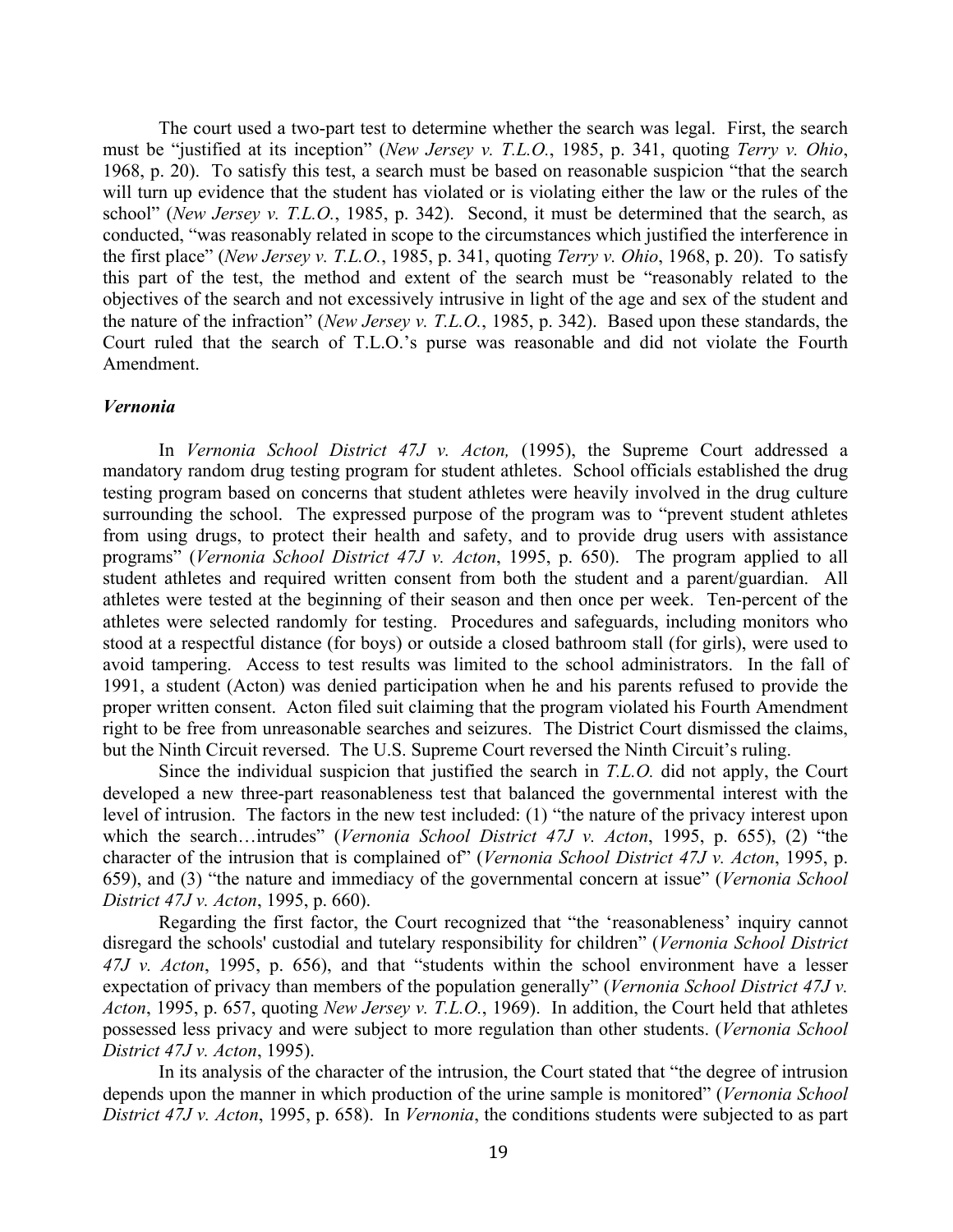of the testing program were similar to those in any public restroom, so the invasion of privacy was slight (*Vernonia School District 47J v. Acton*, 1995). Moreover, "the results of the tests are disclosed only to a limited class of school personnel who have a need to know; and they are not turned over to law enforcement authorities or used for any internal disciplinary function" (*Vernonia School District 47J v. Acton*, 1995, p. 658).

Finally, the Court required that the nature and immediacy of the governmental concern be "an interest that appears *important enough* to justify the particular search at hand, in light of other factors that show the search to be relatively intrusive upon a genuine expectation of privacy" (*Vernonia School District 47J v. Acton*, 1995, p. 661). Citing a series of studies on the negative physiologic effects of drug use and the district court's conclusions regarding the level of the drug crisis at the school, the Court held that a relatively high degree of governmental concern existed.

# *Safford*

*Safford* involved a situation in which a student handed an AP a pill that a girl had given him. He told the AP that students were planning to take the pills at lunch. The school's policies strictly prohibited the nonmedical use, possession, or sale of any drug on school grounds, unless permission had been granted (*Safford v. Redding*, 2009).

The AP called the girl out of class. A search of her belongings and clothes revealed that she had a number of prescription level ibuprofen pills in a day planner. The girl said she got the day planner and the pills from Redding. A search of her bra and underpants revealed no further drugs. The AP did not ask the girl when she got the pills or where Redding might be hiding them (*Safford v. Redding*, 2009).

The AP called Redding into his office and showed her the day planner. Redding admitted that the day planner was hers and that she had lent it to the girl. She said none of the items were hers. The AP showed Redding the pills, but Redding denied knowing anything about them. A female and the AP searched Redding's backpack, finding nothing. The AP had the female take Redding to the school nurse's office to search her clothes for pills. The two females asked Redding to remove her clothes and pull her bra out and to the side and shake it, and to pull out the elastic on her underpants, thus exposing her breasts and pelvic area to some degree. No pills were found (*Safford v. Redding*, 2009). Redding sued.

The Supreme Court deemed the search justified at the outset because a number of pieces of evidence linked Redding to the pills, including student statements and pills being found in her day planner. A search of Redding's backpack and pockets was reasonable in scope because students can be expected to carry drugs in such places (*Safford v. Redding*, 2009). The court held that the search of her undergarments, however, went beyond what was reasonable. Any search of a student's undergarments is highly intrusive and involves a much greater invasion of privacy than a search of a backpack. In such circumstances, *T.L.O.* (1995) requires a court to weigh the invasiveness of the search, the age and gender of the student, and the nature of the harm in determining whether a search was reasonable. In *Safford*, the school lacked individual suspicion that Redding had drugs in her undergarments. Moreover, the risk of harm from prescription drugs is less than from illegal drugs, which also mitigated against the search being legal (*Safford v. Redding*, 2009).

*Safford* illustrated that the standards of reasonableness for a highly invasive search differs from the standards for a less invasive search. The level of suspicion and the threat of harm need to be higher to justify a highly invasive search. *Safford* should be an important precedent in cell phone cases due to the invasive nature of such searches, as discussed in *Riley*.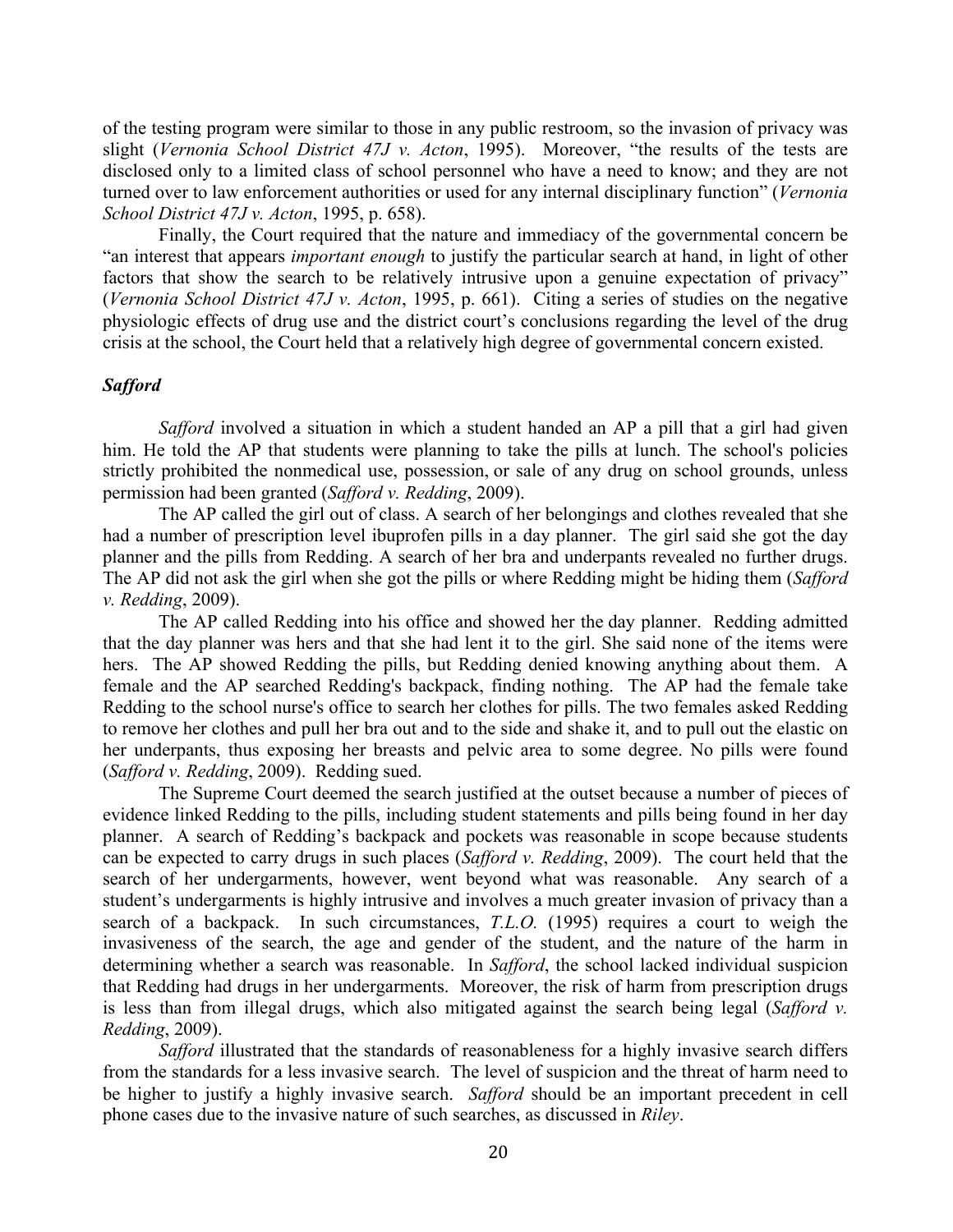## *Riley*

*Riley v. California* (2014) involved two separate cell phone search cases that occurred in the criminal context. In one case, Riley was stopped for a traffic violation, which eventually escalated into him being arrested on a weapons charge. An officer searched Riley's cell phone without a warrant and found evidence of gang affiliation.

In the other case, Wurie was arrested for a drug sale. The police searched his cell phone without a warrant and traced a phone number in the cell phone labeled "Home" to an address that was Wurie's residence. The police obtained a warrant, searched the residence, and found drugs and firearms (*Riley v. California, 2014*).

Both defendants moved to suppress the evidence from the cell phone searches, contending that the searches were illegal since they were conducted without a warrant. The court discussed how cell phones are different than other objects of searches because they contain a huge amount of information that can be regarded as a record of a person's entire life. The court ruled that cell phones generally cannot be searched without a warrant, even when the search is conducted incident to an arrest (*Riley v. California, 2014*).

## **Synthesis of Supreme Court Rulings**

The direct holding of *Riley* should not apply to searches in public schools because such searches are considered an exception to the warrant requirement. *T.L.O.*, *Vernonia,* and *Safford*  discussed the standards for determining the constitutionality of searches conducted by public school officials in terms of reasonableness. School officials can legally search individual students and their property when reasonable suspicion exists that the search will produce evidence of a violation and the search is conducted in a way that is reasonable in its extent and not excessively intrusive. School officials can conduct legal searches without individualized suspicion when the governmental interest outweighs the level of intrusion (Vorenberg, 2012), as the *Vernonia* court determined that such searches are reasonable.

However, the reasoning underlying *Riley* will be important to schools because the court determined that people have a higher than normal expectation of privacy with regard to the data on their cell phones. Cell phone searches uncover evidence of an enormous number of events about a person's entire life (*Riley v. California*, 2014), many of which are unrelated to the possible violation. The reasoning in *Riley* suggests that the standard that constitutes "reasonableness" would be higher than in most other school searches. In this respect, cell phone searches may be analogous to the search of Redding's underwear in *Safford*, which was deemed illegal because such a search requires a higher standard of reasonableness than a search of a student's pockets. Similarly, the courts should require a higher standard of what constitutes reasonable for a cell phone search than for the search of a backpack, for example.

#### **Mobile Device Cases**

This section discusses the application of the Supreme Court precedent described above to cases involving searches of students' mobile devices. Table 1 provides an overview of the cases discussed in the following sections and is organized by the categories described above.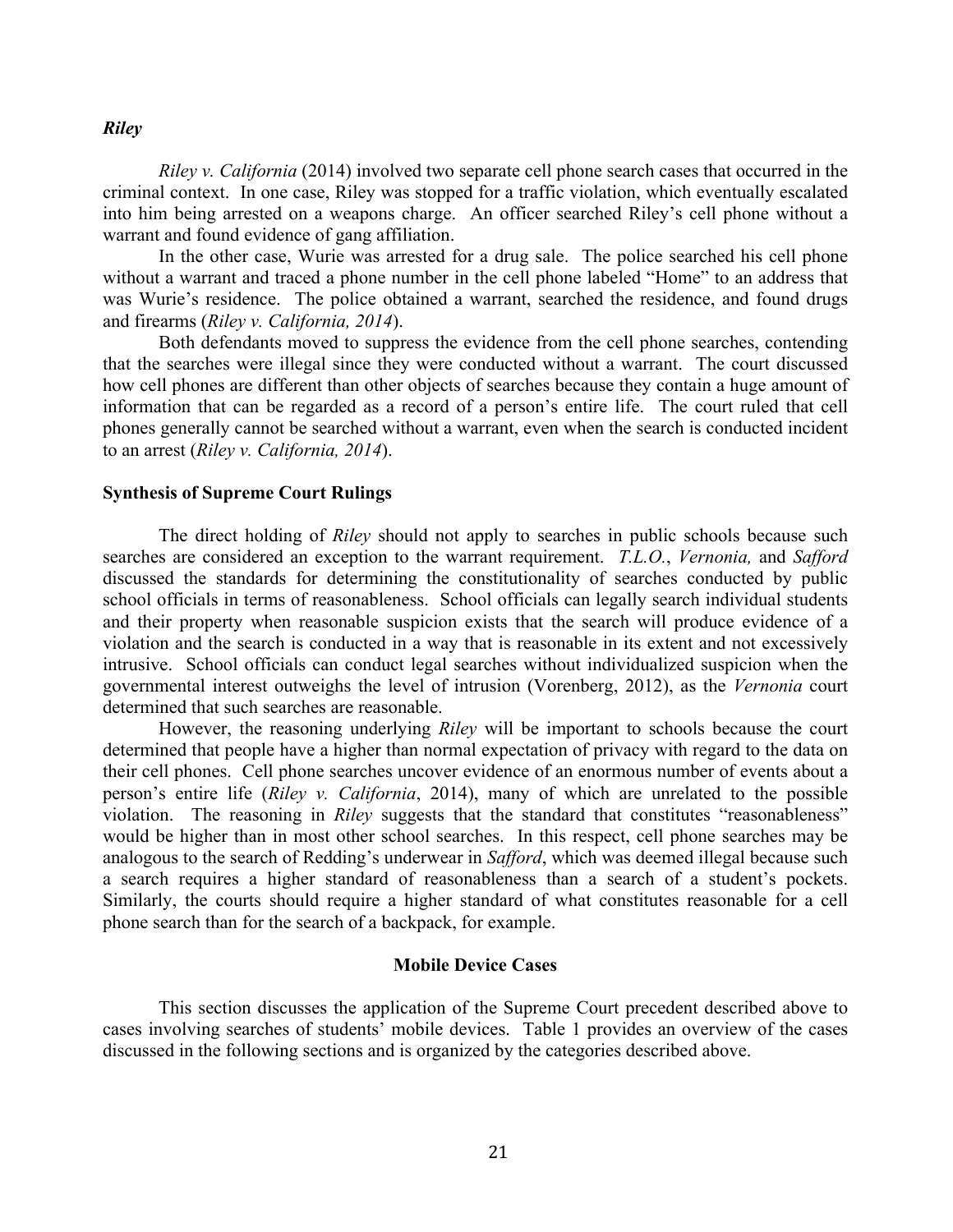Table 1 *Recent Search and Seizure Cases Involving Cell Phones*

| Case                                                                  | Date      | <b>Ruling</b>    | Rationale                                                                                                                                                                                                                                                   |
|-----------------------------------------------------------------------|-----------|------------------|-------------------------------------------------------------------------------------------------------------------------------------------------------------------------------------------------------------------------------------------------------------|
| Klump<br>$\nu$ .<br>Nazareth<br>Area<br><b>School District</b>        | 3/30/2006 | Unconstitutional | Not justified at inception - no reason to suspect<br>the search would turn up evidence of<br>wrongdoing; used search to attempt to catch<br>other students' violations                                                                                      |
| J.W.<br>Desoto<br>$\mathcal{V}$ .<br>School<br>County<br>District     | 11/1/2010 | Constitutional   | Justified at inception - student was caught<br>violating cell phone policy; reasonable in scope<br>- search was limited to photos on phone                                                                                                                  |
| Mendoza v. Klein $3/16/2011$<br>Independent<br><b>School District</b> |           | Unconstitutional | Justified at inception – accessed outgoing texts<br>to determine if phone was used in violation of<br>cell phone policy; not reasonable in $scope - no$<br>reason to search texts further                                                                   |
| G.C.<br>$\mathcal{V}$ .<br>Owensboro<br><b>Public Schools</b>         | 3/28/2013 | Unconstitutional | Not justified at inception - background<br>knowledge of students' past tendencies or<br>wrongdoing does not justify search                                                                                                                                  |
| Gallimore<br>$\mathcal{V}$ .<br>Henrico County                        | 2014      | Unconstitutional | Search of cell phone not justified at inception; a<br>cell phone could not possible hold drugs                                                                                                                                                              |
| In re Rafael C.                                                       | 3/25/2016 | Constitutional   | Justified at inception -<br>student<br>acting<br>suspiciously near site of questioning of other<br>students; reasonable in scope - reasonable to<br>search cell phone due to suspicious behavior<br>regarding the phone and the involvement of<br>firearms. |

## **Searches of Students' Mobile Devices**

In *Klump v. Nazareth Area School District*, (2006) a student (C.K.) had his cell phone confiscated by a teacher when it accidentally fell out of his pocket during class. The school's policy allowed students to carry cell phones but not use or display them during school hours. The teacher and an Assistant Principal called nine other students from the phone's address book, accessed C.K.'s text messages and voicemail, and used the cell phone to engage in an instant messaging conversation with C.K.'s younger brother without identifying themselves. The school officials claimed that their search of the cell phone was prompted by a message they received from C.K.'s girlfriend asking him to get her a "f\*\*\*in' tampon," which referred to a large marijuana cigarette.

In denying the school system's motion to dismiss, the district court held that because C.K. was in violation of school policy, school officials were justified in initially seizing the cell phone. However, the subsequent search of the cell phone was not justified because it did not satisfy the first prong of T.L.O.'s two-part test – that a search must be justified at its inception. The court stated that "[school officials] had no reason to suspect at the outset that such a search would reveal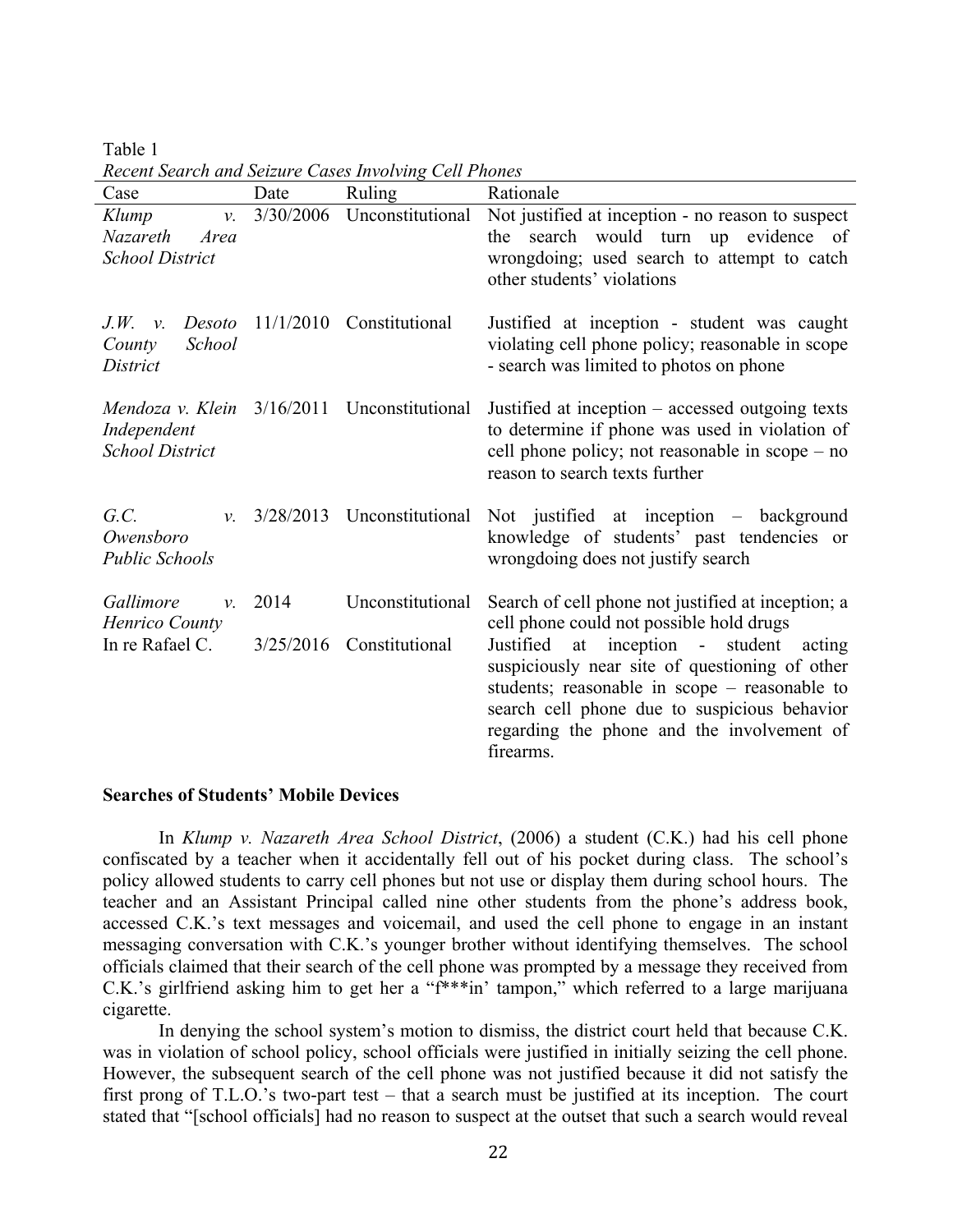that [C.K.] himself was violating another school policy; rather, they hoped to utilize his phone as a tool to catch other students' violations" (*Klump v. Nazareth Area School District*, 2006, p. 640). In addition, the court also stated that "there must be some basis for initiating a search" (*Klump v. Nazareth Area School District*, 2006, p. 641), which it determined school officials did not have.

In *J.W. v. Desoto County School District*, (2010) a middle school student (R.W.) had his cell phone seized when he opened the phone during class to view a text message from his father. The school seized the phone pursuant to its policy prohibiting cell phone possession and use during school hours. Once in possession of the cell phone, school officials accessed and searched the photo library and discovered a photo of one of R.W.'s friends holding a BB gun and other photos that depicted gang-related symbols. R.W. was subsequently expelled from school for the remainder of the year. R.W. filed suit claiming, among other things, that the search of the cell phone violated his Fourth Amendment right to be free from unreasonable searches and seizures.

 In dismissing the Fourth Amendment claims against the school officials, the district court relied on *T.L.O.'s* two-part test. The court held that the search was justified at its inception because R.W. was caught using the cell phone in knowing violation of school policy, which diminished his expectation of privacy, and that "upon witnessing a student improperly using a cell phone at school, it strikes this court as being reasonable for a school official to seek to determine to what end the student was improperly using that phone" (*J.W. v. Desoto County School District*, 2010, p. 12). The court also held that the search was "reasonably related in scope to the circumstances which justified the interference in the first place" (*New Jersey*, 1985, p. 341). The court distinguished the search of R.W.'s cell phone from that in *Klump*, stating that "the school officials in *Klump* appeared to use that accident as a pretext to conduct a wholesale fishing expedition into the student's personal life, in such a manner as to clearly raise valid Fourth Amendment concerns" (*J.W. v. Desoto County School District*, 2010, p. 15), whereas "the decision by the school officials in this case to merely look at the photos on R.W.'s cell phone was far more limited, and far more justified" (*J.W. v. Desoto County School District*, 2010, p. 16).

In *Mendoza v. Klein Independent School District*, a student (A.M.) had her cell phone seized and searched by an Associate Principal (AP) when she was observed huddled together with a group of friends in the hallway looking at what appeared to be her cell phone. The AP suspected that A.M. was using her cell phone in violation of school policy and therefore accessed the phone to determine if any text messages had been sent during school. Once the AP determined that messages had been sent during school, she continued her search of the text messages and discovered a nude photo of A.M. When confronted about the photo, A.M. admitted to sending the photo to a male friend in response to a similar photo he had sent to her. A.M. was suspended and ultimately transferred to an alternative school for 30 days for violating school policy prohibiting incorrigible behavior. A.M. filed suit claiming, among other things, that the AP's search of her phone violated her Fourth Amendment right to be free from unreasonable searches and seizures.

A federal magistrate judge denied the school districts motion for summary judgment as to the Fourth Amendment claim against the AP. The magistrate confirmed that A.M. had an expectation of privacy regarding the contents of her phone and analyzed the search within the framework of *T.L.O.'s* two-part reasonableness test. The magistrate found that based on the AP's observations of A.M., she had a reasonable suspicion that A.M. was in violation of school policy and, therefore, the search was justified at its inception. However, because "the only justification proffered by [the AP] for the search of A.M.'s phone was to determine whether A.M. had used the phone during school hours" (*Mendoza v. Klein Independent School District*, 2011, pp. 25-26), which could be accomplished without opening and reading any individual messages, the magistrate found that the continued search of the text messages went beyond the reasonable scope of the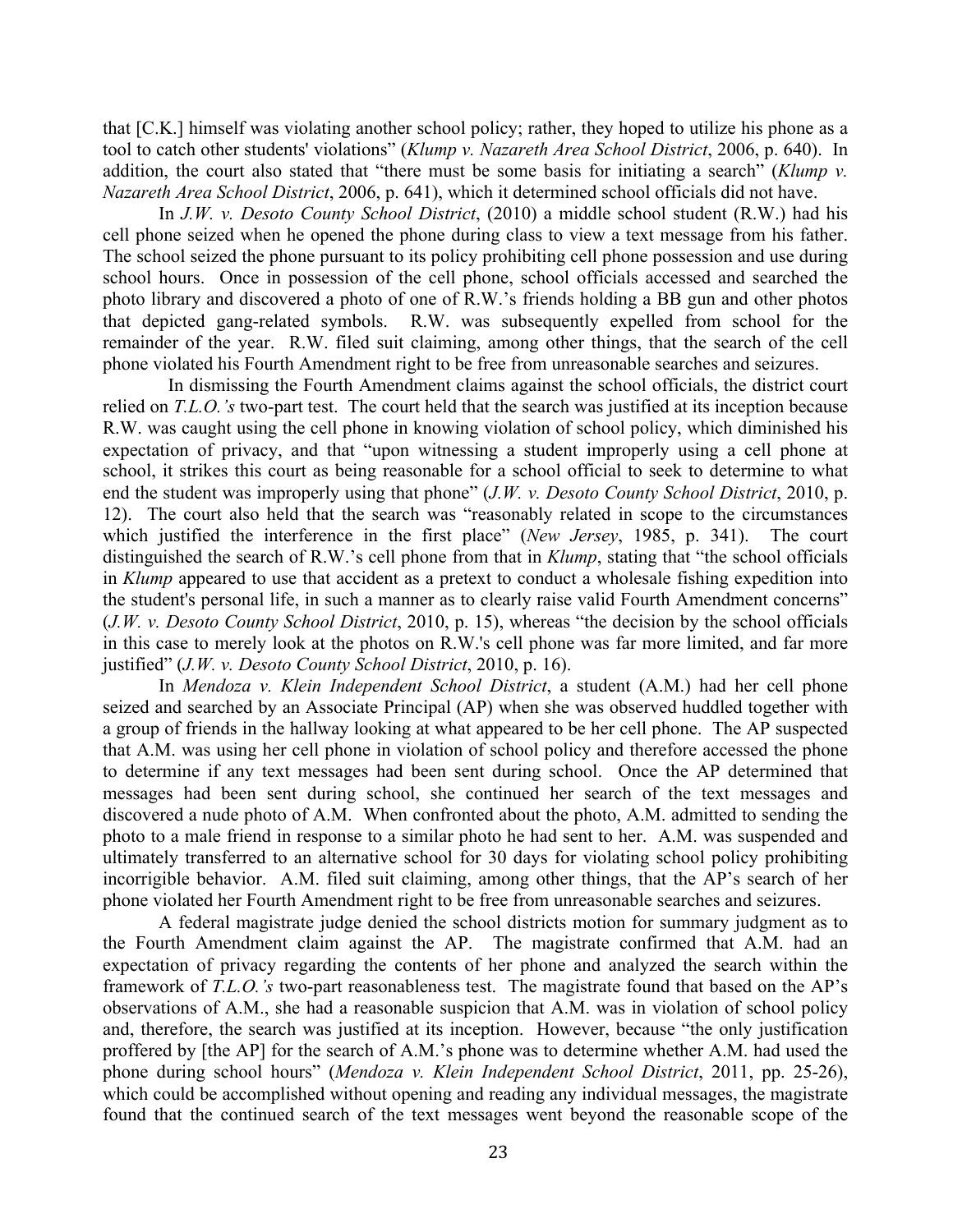search. The magistrate concluded that "a continued search must be reasonable and related to the initial reason to search or to any additional ground uncovered during the initial search" (*Mendoza v. Klein Independent School District*, 2011, p. 26).

The differing fact patterns of *Mendoza* and *T.L.O.* illustrates the key lesson from *Mendoza*. The lack of reasonable suspicion to continue past the initial search of A.M.'s phone distinguishes the case from *T.L.O.* Whereas the cigarette rolling papers provided the reasonable suspicion to continue with a more thorough search in *T.L.O.*, the school official in *Mendoza* lacked any compelling evidence to justify the continued search of specific text messages that led to the discovery of the nude photo.

*G.C. v. Owensboro Public Schools* involved the search and seizure of the phone of an outof-district student (G.C.) with a history of drug use, anger, depression, and suicidal thoughts. In response to a history of disciplinary issues, the District Superintendent previously decided to give G.C. one last chance for the 2009-2010 school year. The Superintendent revoked G.C.'s out-ofdistrict privilege when he violated his school's cell phone policy by using his phone to text message during class. G.C.'s phone was seized as a result of the texting incident and searched by one of the school's Assistant Principals (AP). The AP claimed that she was concerned about G.C.'s wellbeing, considering his history of depression and suicidal thoughts, and therefore read four of G.C.'s recent text messages. G.C. filed suit claiming, among other things, that the search of his cell phone violated his Fourth Amendment rights.

The panel declined to follow *J.W,* reasoning that schools should not have an overly broad right to search cell phones just because the phone is used at school (*G.C. v. Owensboro Public Schools*, 2013). Instead, the panel held that the search of G.C.'s cell phone was not justified at its inception. In particular, "general background knowledge of drug abuse or depressive tendencies, without more, [does not enable] a school official to search a student's cell phone when a search would otherwise be unwarranted" (*G.C. v. Owensboro Public Schools*, 2013, p. 25). The court stated that school officials "failed to demonstrate how anything in this sequence of events indicated to them that a search of the phone would reveal evidence of criminal activity, impending contravention of additional school rules, or potential harm to anyone in the school" (*G.C. v. Owensboro Public Schools*, 2013, p. 26).

*Gallimore v. Henrico County* (2014) was the first school related cell phone search case decided after *Riley*. In *Gallimore*, school officials received a report that a "long haired" student had smoked marijuana on a school bus. The officials conducted a search of several possessions of a long haired student, W.S.G., including his cell phone. No marijuana was found on W.S.G., who was then sent back to class. W.S.G. sued the school officials. The court determined that the search of W.S.G.'s possessions was reasonable, except with regard to the cell phone, which the court opined could not possibly hold drugs. The court notes in dicta that a search of the phone for names of drug dealers, etc. may have been legal.

The most recent cell phone search case was *In re Rafael C.* (2016) (*Rafael C.*). In *Rafael C*., school officials suspected two boys of placing a gun in a school trash can. The boys were taken to the office for questioning, during which time the gun was found in the trash can. Rafael, with other students, were outside the office during the questioning. School officials asked the students to leave. All complied quickly, except Rafael, who moved away very slowly. A school official then asked Rafael to return, but he kept moving away. Finally, the school official chased down Rafael and escorted him to the office (*In re Rafael C.*, 2016).

When asked why he did not follow instructions, Rafael got fidgety and reached into his pants pocket. Fearing he had a firearm, school officials forcibly seized the cell phone in his pocket. School officials were concerned that Rafael was using the cell phone to communicate about the gun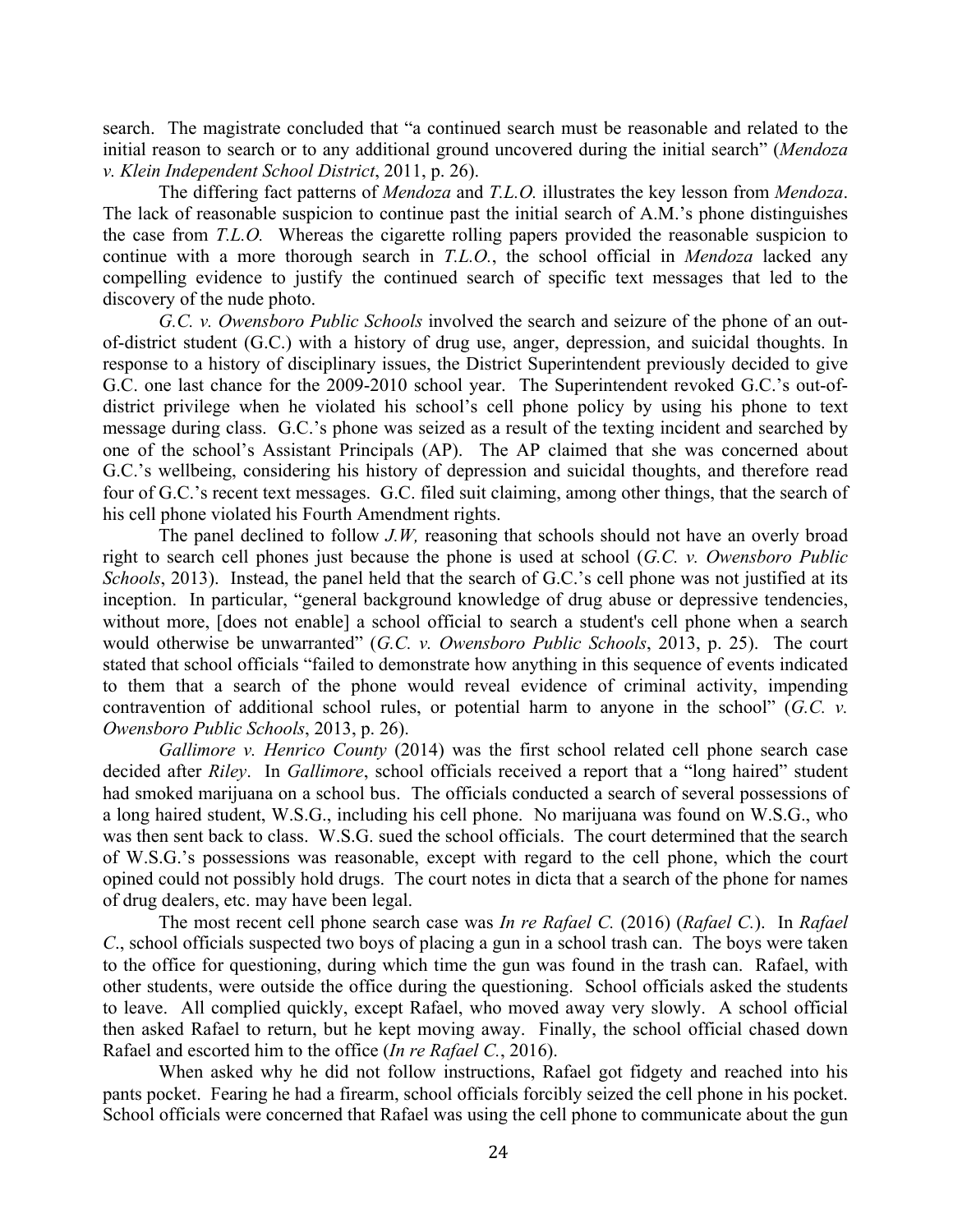or possibly other guns with other students. The cell phone was turned on, at which time school officials could access content on the phone, including photos of students holding the gun that had been confiscated (*In re Rafael C.*, 2016).

Rafael was charged in juvenile court with possessing a firearm on a high school campus. He sought to suppress evidence from the cell phone, arguing that the search was not legal. The court denied his motion because the search was justified at its inception and reasonable in its scope. The suspicious behavior of Rafael, coupled with him reaching into his pocket, made it reasonable for school officials to initiate the search. The court determined that the search was reasonable in its scope in large part due to the involvement of the gun making the risk of harm great (*In re Rafael C.*, 2016).

It is instructive to compare the searches in *Safford* and *Rafael* in order to understand the different results in cases that have some similarities. In each case, the student became involved in the investigation after school officials initially focused on other students. School officials had more justification to search Redding than Rafael, since another student indicated that Redding had given pills to her. Both searches were very invasive, though the search of undergarments would be considered the more invasive of the two. The biggest difference between the cases related to the risk of harm. The *Safford* court did not consider the legal drug Ibuprofen to be a significant threat, while the *Rafael* court, of course, considered guns on campus to be a major risk of harm. The different results between the cases illustrates the importance of the risk of harm related to the object of the search.

## **Synthesis of the Cell Phone Cases**

In the limited but growing body of law in this area, courts have applied the standards set by *T.L.O.* to govern cases involving searches of students' mobile devices. School officials must have reasonable suspicion for a search to be justified at inception (*Klump v. Nazareth Area School District*, 2006; *In re Rafael C.*, 2016). Similarly, the court in *G.C.* refused to grant school officials a justification for searching a cell phone that had been used at school (*G.C. v. Owensboro Public Schools*, 2013), though the *J.W.* court granted school officials more leeway (*J.W. v. Desoto County School District*, 2010).

Courts do not look favorably on searches in which the only justification was the seizure of a mobile device in violation of school policy, which is correct in light of *T.L.O*. School officials have no justification to search a cell phone simply because it was brought to school in violation of a school rule barring cell phones on campus because the finding of the phone by itself shows that the student violated the rule. *J.W.* notwithstanding, the same should be true of searches conducted when the only basis for the search is the fact that a student used the phone on campus. Searches can be justified when school officials have reason to think that the use is leading to the violation of another school rule. For example, a search would be justifiable if a student was using the phone during an examination, because school officials could reasonably think that the student was cheating.

Assuming that reasonable suspicion exists to justify a search at its inception, school officials must carefully tailor the search in a way that limits the scope of the search to the circumstances that justified it in the first place (see *Klump v. Nazareth Area School District* and *Mendoza*). For example, school officials attempting to discipline students for using a cell phone in violation of school policy, should limit their searches to determining whether the policy was violated. Such a search should be limited to a log that shows when the phone was used, but does not require reading the content of messages. Only the *J.W*. court permitted a broader search of the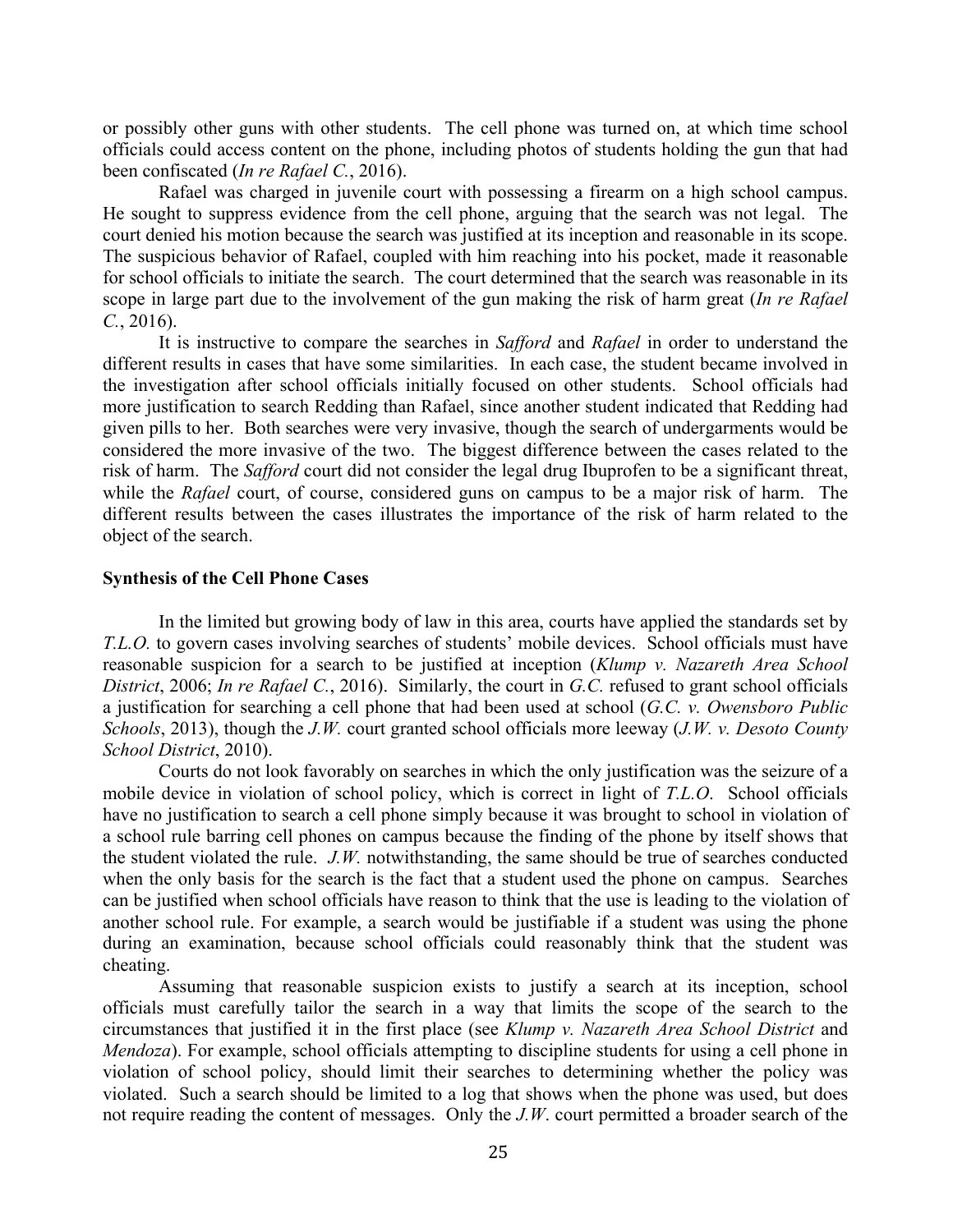phone in such circumstances. However, school officials should be able to search the content of phones if they have a reasonable suspicion of a violation of policy, such as sexting, that necessitates them determining whether a certain substantive content exists on the phone. School officials will have more leeway to search if the object of the search poses a great risk of harm to the school community.

# **Guidelines for School Officials**

The Supreme Court has yet to provide clear guidance on searches of students' mobile devices. However, the case law discussed above, although limited, does allow for some of the contours of the body of law to take shape. This section provides guidelines for school officials when engaging in searches of students' mobile devices.

# **Guidelines for Searching Mobile Devices**

- Students have a reasonable expectation of privacy in regards to their personal mobile devices and, therefore, are protected by the Fourth Amendment from unreasonable searches and seizures.
- The probable cause standard and the warrant requirement do not apply to searches within the school setting. However, school officials must have reasonable suspicion to initiate a search of a student's personal mobile device. So long as reasonable suspicion of wrongdoing exists, school officials do not need student or parent consent to search a personal mobile device.
- The constitutionality of a search of a student's personal mobile device is based on the "reasonableness" of the search under all circumstances. Reasonableness is determined according to *T.L.O.'s* two-part test where (1) the search must be justified at its inception; and (2) the search must reasonably relate in its scope to the circumstances that initially prompted it. Failure to meet either of these tests would result in a search that violates the Fourth Amendment.
- Recent rulings indicate that school officials who seize a mobile device for a violation of school policy do not have the authority to conduct a search of a student's personal mobile device that goes beyond that violation. Suspicion of wrongdoing, such as cheating via images or text messages, would provide a much more solid basis for initiating a search.
- In *G.C.*, the court held that general background knowledge of a student's past behavior or tendencies was not enough to justify a search. School officials would be wise to base their searches on more substantial suspicion such as first-hand observations or reports of wrongdoing from credible sources.
- Assuming a search is justified, to avoid a constitutional violation, school officials must tailor the search to the specific circumstances that prompted the search. In other words, school officials cannot turn a justified search into a "fishing expedition" to discover evidence of wrongdoing. According to *Mendoza v. Klein Independent School District* (2011), "a continued search must be reasonable and related to the initial reason to search or to any additional ground uncovered during the initial search." (p. 26)
- *Rafael* (2016) shows us that courts will grant school officials more latitude in searches when the object of the search poses a great risk of harm. The courts clearly regard student and staff safety as the most important objective of school officials in such cases.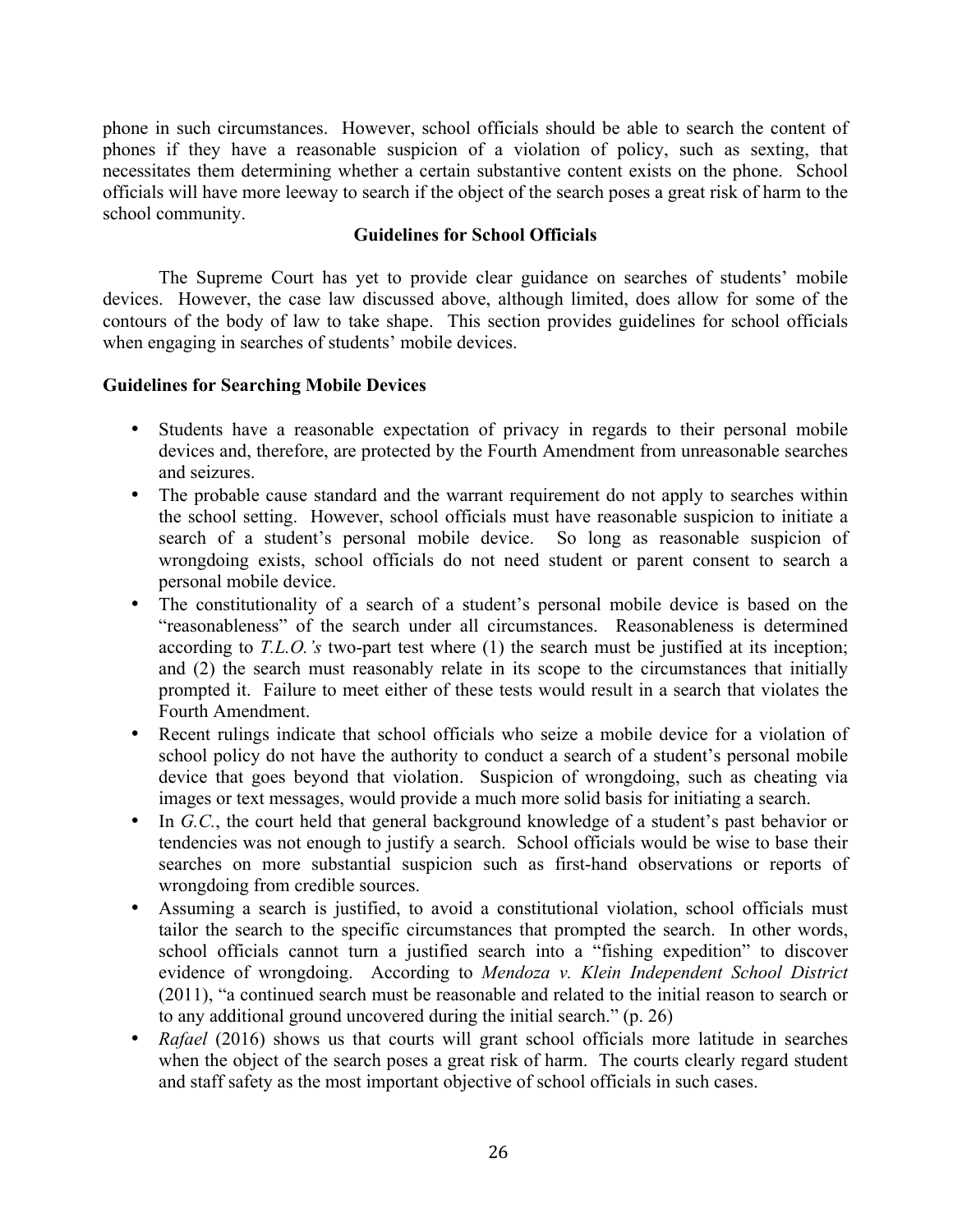## **Summary**

Students possess reasonable expectations of privacy and, therefore, Fourth Amendment protections in their personal mobile devices. *T.L.O* governs searches of students' personal mobile devices. Substantive suspicion at the outset and carefully tailored searches will keep school officials from violating students' Fourth Amendment protections. To avoid violating constitutional protections in these types of searches, school officials should carefully weigh the intrusiveness of the search with their interest in "maintaining discipline in the classroom and on school grounds" or "deal[ing] with breaches of public order" (*T.L.O.*, 1985, p.339).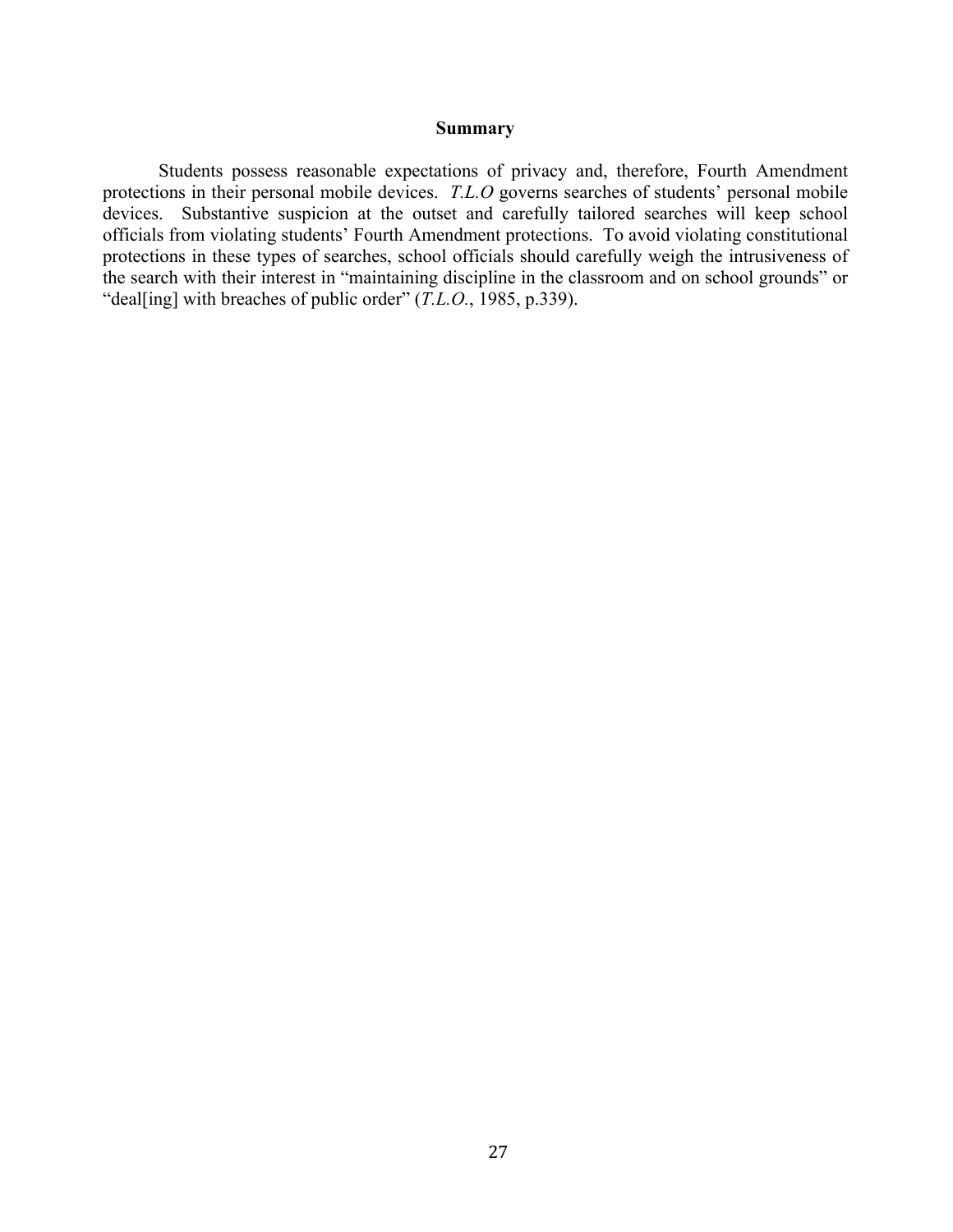## **References**

- ACLU settles student-cell-phone-search lawsuit with northeast Pennsylvania school district. (2010, September 15). *ACLU of Pennsylvania*. Retrieved from http://www.aclupa.org/news/2010/09/15/aclu-settles-student-cell-phone-search-lawsuitwith-northeast-pennsylvania-school-district
- Cooke, S. (2012). Reasonable suspicion, unreasonable search: Defining Fourth Amendment protections against searches of students' personal electronic devices by public school officials. *Capital University Law Review*. *40*, 293-324.
- Engel, G., & Green, T. (2011). Cell phones in the classroom: Are we dialing up disaster? *TechTrends*, 55(2), 39-45. doi:10.1007/s11528-011-0482-z
- Gallimore v. Henrico County, 2014 U.S. Dist. LEXIS 107501 (2014).
- G.C. v. Owensboro Public Schools,  $711$  F.3d 623 ( $6<sup>th</sup>$  Cir. 2013).
- In re Rafael C., 245 Cal. App. 4th 1288 (2016).
- Katz, J. E. (2005). Mobile phones in educational settings. In K. Nyiri (Ed.), A sense of place: The global and the local in mobile communication (pp. 305-317). Vienna: Passagen Verlag.
- Klump v. Nazareth Area School District, 425 F. Supp. 2d 622 (E.D. Pa. 2006).
- Lenhart, A., Ling, R., Campbell, S., & Purcell, K. (2010). *Teens and mobile phones*. Retrieved from Pew Research Center's Internet and American Life Project website: http://pewinternet.org/Reports/2010/Teens-and-Mobile-Phones.aspx
- Lenhart, A., Madden, M., Smith, A., Purcell, K., Zickuhr, K., & Rainie, L. (2011). *Teens, kindness and cruelty on social network sites*. Retrieved from Pew Research Center's Internet and American Life Project website: http://www.pewinternet.org/Reports/2011/Teens-andsocial-media.aspx
- Lenhart, A. (2012). *Teens, smartphones & texting*. Retrieved from Pew Research Center's Internet and American Life Project website: http://www.pewinternet.org/2012/03/19/teenssmartphones-texting/
- Lu, M. M. (2008). Effectiveness of vocabulary learning via mobile phone. *Journal of Computer Assisted Learning*, 24(6), 515-525. doi:10.1111/j.1365-2729.2008.00289.x
- Madden, M., Lenhart, A., Duggan, M., Cortesi, S., & Gasser, U. (2013). *Teens and technology*. Retrieved from Pew Research Center's Internet and American Life Project website: http://pewinternet.org/Reports/2013/Teens-and-Tech.aspx
- Matthews, M., Doherty, G., Sharry, J., & Fitzpatrick, C. (2008). Mobile phone mood charting for adolescents. *British Journal of Guidance & Counseling*, *36*(2), 113-129. doi:10.1080/03069880801926400
- Mendoza v. Klein Independent School District, No. 09-3895 (S.D. Tex. Mar. 16, 2011).
- Moore, D. (2013, March 19). Washington eighth grader's Facebook illegally searched by administrator, ACLU contends. *Student Press Law Center*. Retrieved from http://www.splc.org/news/newsflash.asp?id=2548

New Jersey v. T.L.O., 469 U.S. 325 (1985).

- Riley v. California, 573 U.S. \_\_\_, 134 S.Ct. 2473 (2014).
- Rosario v. Clark County School District, 2013 U.S. Dist. LEXIS 93963 (D. Nev. 2013).
- R.S. v. Minnewaska Area School District, 894 F. Supp. 2d 1128 (D. Minn. Sept. 6, 2012).
- Safford Unified School Dist. #1 v. Redding 557 U.S. 364 (2009).
- Vernonia School District 47J v. Acton, 515 U.S. 646 (1995).
- Vorenberg, A. (2012). Indecent exposure: Do warrantless searches of a student's cell phone violate